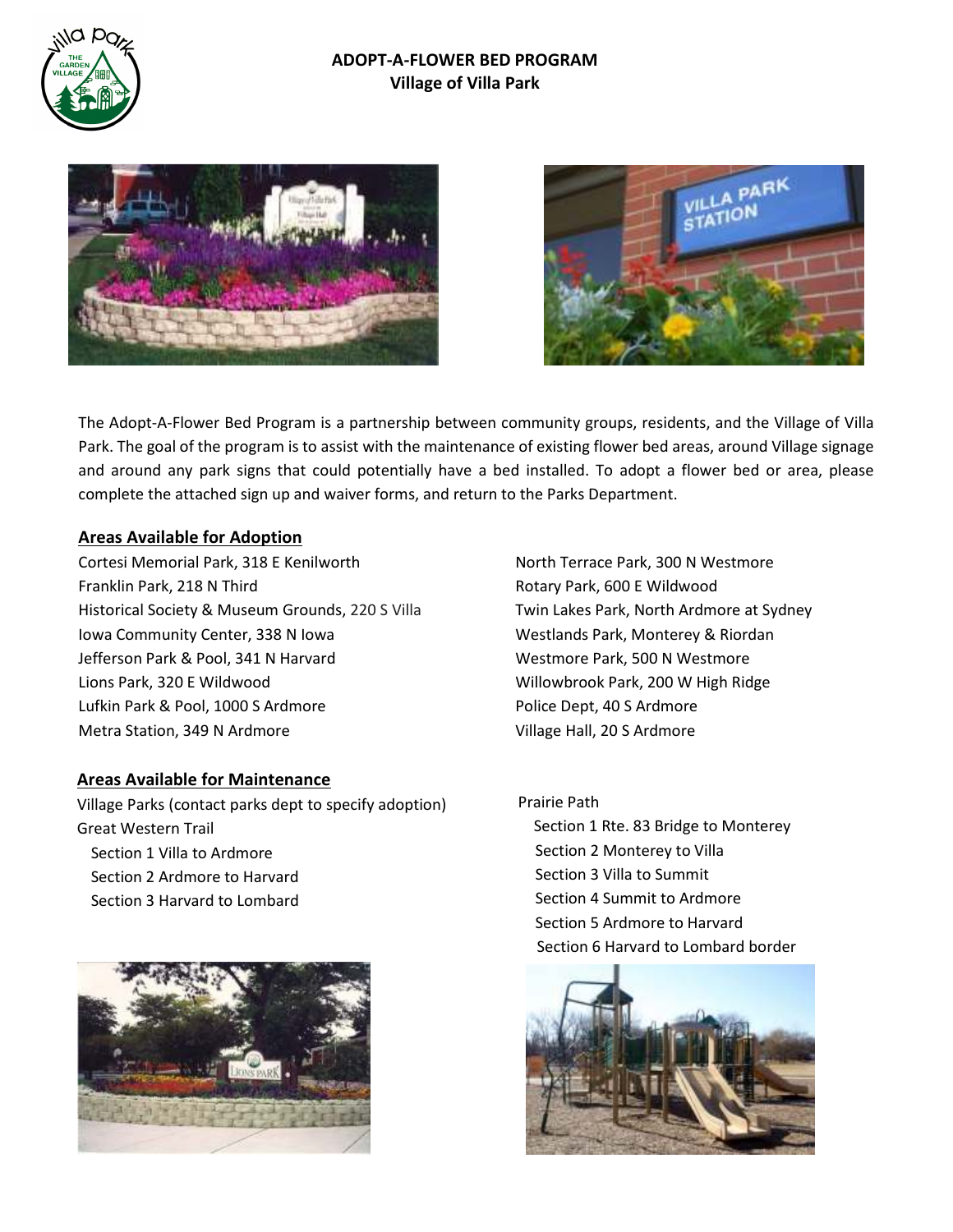

## **ADOPT-A-FLOWER BED PROGRAM SIGN UP FORM Village of Villa Park**

Select your top two choices. The Parks Department will approve adoptions based on availability.

|                                                                         | <u> 1989 - Johann John Stoff, deutscher Stoffen und der Stoffen und der Stoffen und der Stoffen und der Stoffen</u> |                                                                                                                 |
|-------------------------------------------------------------------------|---------------------------------------------------------------------------------------------------------------------|-----------------------------------------------------------------------------------------------------------------|
|                                                                         |                                                                                                                     |                                                                                                                 |
| Email                                                                   |                                                                                                                     |                                                                                                                 |
| Fax #                                                                   |                                                                                                                     |                                                                                                                 |
| Number of                                                               |                                                                                                                     |                                                                                                                 |
| Volunteers:                                                             | (# of volunteers that you expect to help you fulfill your adoption commitment)                                      |                                                                                                                 |
| Volunteer Schedule Frequency (Please check off one)                     |                                                                                                                     |                                                                                                                 |
| Bi weekly__________ Weekly _________ Monthly_________ Annually ________ |                                                                                                                     |                                                                                                                 |
| ADOPTION Types Available (please check your preference):                |                                                                                                                     |                                                                                                                 |
| or vandalism.                                                           |                                                                                                                     | Litter control, playground surface maintenance (mulch, raking), leaf raking, weed clearing, reporting of damage |

New and/or Existing flower bed planting and maintenance.

#### **\*COMPLETE WAIVER FORM on NEXT PAGE.**

**Return this sign up form, along with the signed waiver form to the Parks Division, 42 W. Home Ave, Villa Park, IL 60181.** Completed forms may be faxed to 630-834-9591, scanned and emailed to broche@invillapark.com or mailed to the Parks office.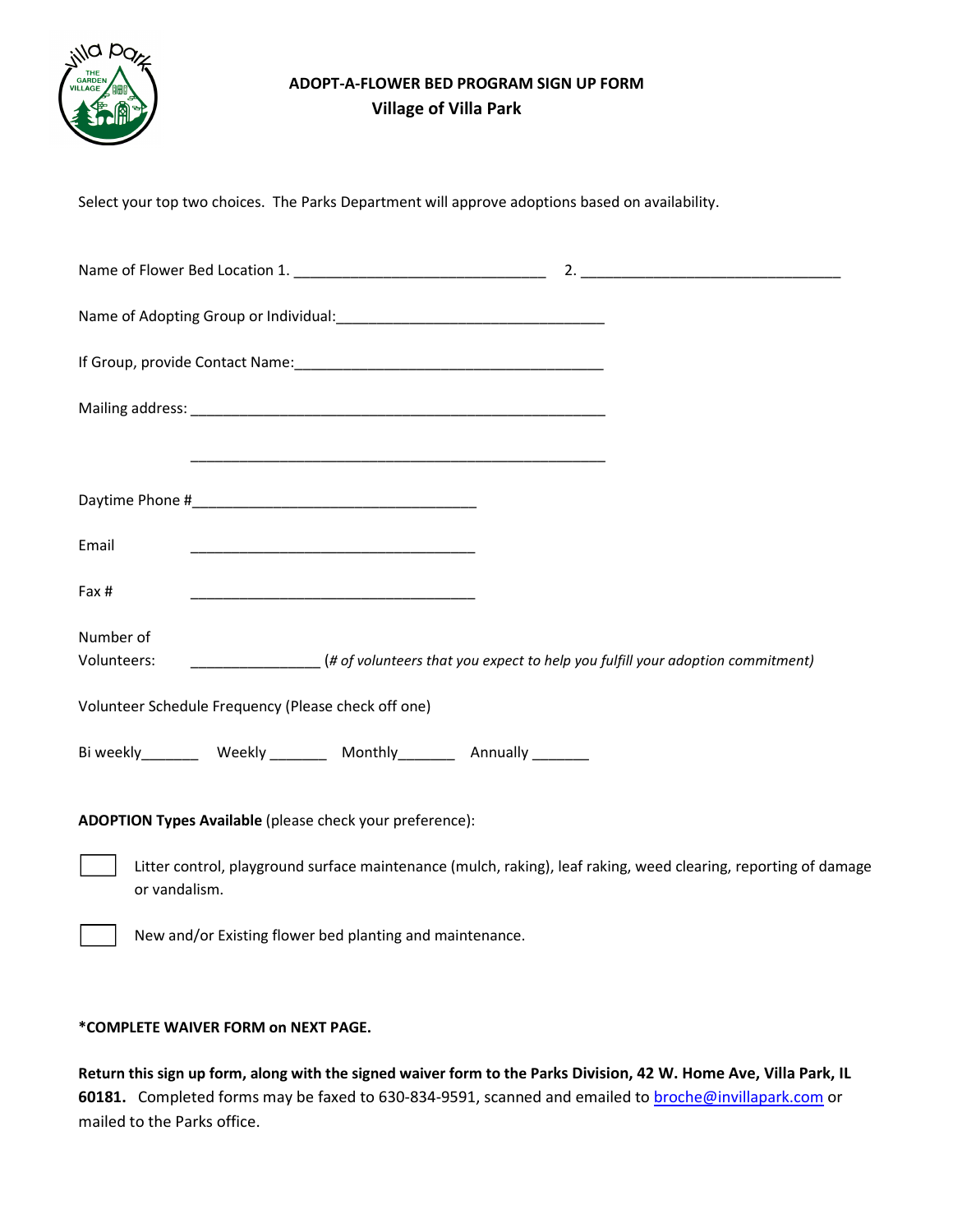# **Waiver Emergency Treatment Permission**

#### **Waiver/Release of All Claims and Emergency Treatment Permission**

Please read this form carefully and be aware that by signing this form and participating in the programs listed that you will be waiving and releasing all claims for injuries you or your children might sustain arising out of these programs.

#### **Release and Hold Harmless Agreement**

As a participant in this Villa Park Recreation Department program, I recognize and acknowledge that there are certain risks of injury and I waive and relinquish all claims I or my children may have as a result of participating in this program against the Village of Villa Park and its officials (either elected or appointed), commissioners, officers, agents, employees, and volunteers. I further agree to indemnify, hold harmless and defend the Village of Villa Park and its officials (either elected or appointed), commissioners, officers, agents, employees, and volunteers from and against any and all claims, suits, or cause of actions, including reasonable attorney's fees, sustained or caused by myself or my children arising out of, in connection with, or in any way associated with the activities of this program.

I give my child permission to participate in this program, and on the child's behalf as parent and/or legal guardian I hereby waive, release and forever discharge any and all claims against the Village of Villa Park and its officials (either elected or appointed), commissioners, officers, agents, employees, and volunteers for damages and/or injuries which may arise from my child's participation in this program.

#### **Emergency Treatment Permission**

I understand that a minor may not be treated, even in an emergency situation, except when, in the opinion of the attending physician, life is in the balance. Consent of a parent or legal guardian is necessary for unmarried minors (under 18) except in such cases. Written consent is required for all other treatment.

Accordingly, as a parent and/or legal guardian, I do herewith authorize the treatment of the minor enrolling in this program in the event of a medical emergency, including administration of first aid, as appropriate, and further agree that I will be responsible for payment of any and all medical services rendered. I understand that the Village does not provide medical insurance for program participants.

I agree that any person or entity, including any doctor, or healthcare provider, may rely on a photocopy of this document the same as if it were an original.

#### **Acknowledgement**

I have read and fully understand the registration policies, the "Release and Hold Harmless Agreement" and the "Emergency Treatment Permission". This release and medical authorization form is completed and signed of my own free will even though I understand it is a requirement for participation in this program. I represent to the Village of Villa Park that I am familiar with the program and its physical demands and I attest and verify that the participant, whether myself or my child is physically fit for this program.

#### **Photo Consent**

I understand and give my consent for me and/or my child to be photographed while participating in a Village of Villa Park Recreation Department program. I understand that these photos may be used in printed materials and on the Park and Recreation website for publicity purposes.

Participant, Parent or legal Guardian Date

This waiver must be signed by all participating adults 18 years and over, and by a parent or guardian for each participant under the age of 18. If registering a minor participant, I further attest that I have read these instructions to my minor child/ward.